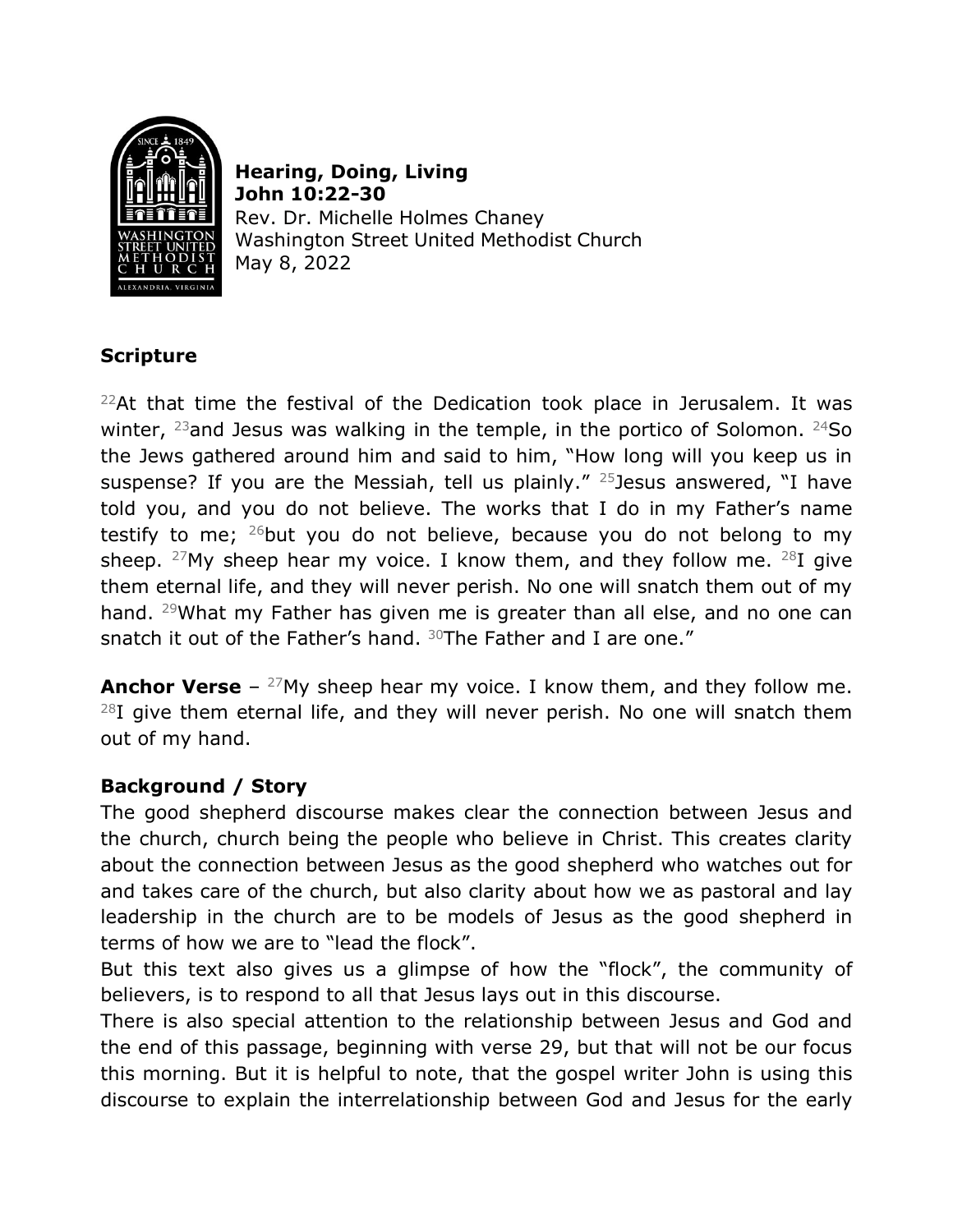centuries of theologians and followers, hence Jesus' words, "I and my Father are one". But because we already have a solid Trinitarian understanding of God, the Father, God, the Son and God, the Holy Spirit, I want to instead focus on the part of this discourse that is about us.

# **Engaging the Text**

*27My sheep hear my voice. I know them, and they follow me. 28I give them eternal life, and they will never perish. No one will snatch them out of my hand.*

Jesus is speaking about us as the church. We are those who will still hear His voice, throughout eternity.

From this text we have three assurances that come right from the text today as we are Hearing Christ, Doing for Christ, and Living with Christ.

1. "*I know them, and they follow me."*

That statement could be helpful or not so helpful. How do you feel about being 'known'? This is not the, I can tell the version of the story I want to tell kind of known. This known, like everything known, even the stuff you intend to take to the grave kind of known.

In spite of that, there is tremendous power in being known by Jesus. Being known because you are a child of God, being known because Jesus died for you, being known because you believe and because you believe you have become His sheep.

This is not a false sense being known, like when my husband and I first met, he told me he knew Halle Berry. Come to find out, he was in a club one time in Atlanta and she was in the same club and looked at him as she passed him, so now he knows Halle Berry. Being known by Jesus only comes from being in relationship. This scripture makes clear that even before we showed up, Jesus was in relationship with us.

Isn't it good to know that even though Jesus knows us, still he wants us to follow Him.

## 2. "*28aI give them eternal life, and they will never perish."*

Because we are believers, if we remain faithful to our belief and live a life according to our belief then we are guaranteed an eternity in heaven with